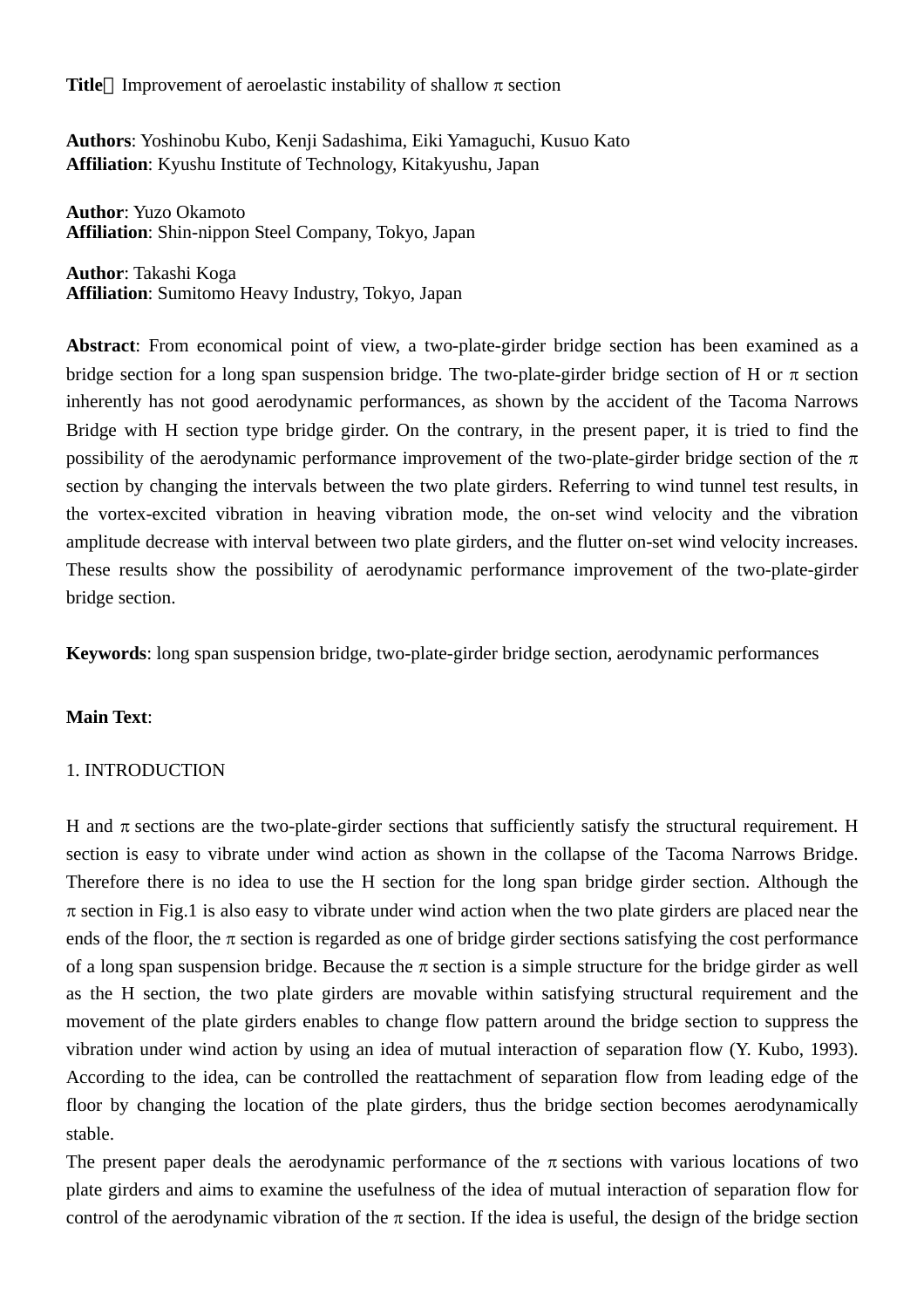can be done from viewpoint of fusing the structural design and the aerodynamic design. Up to now, the shape of bridge girder section of almost long span bridges has been determined through the aerodynamic examination after the structural design was completed. It is the problem in the design of bridge girder that the structural and the aerodynamic approaches are separated. The shape of the bridge girder should be determined by fusing both structural and aerodynamic design processes. If the aerodynamic instability is improved by only changing the position or the shape of the structural members, without using non-structural members of fairings or flaps so on, the cost for the bridge must be considerably reduced.

## 2. WIND TUNNEL TESTS

Wind tunnel tests were conducted in a closed circuit wind tunnel with test section of 0.9x1.8m. 2-degree of freedom vibration system was used to examine the aerodynamic performances of the bridge girder section with two plate girders as shown in Fig.1. The side length ratio of the model section was  $B/D = 10$ . The parameter C was varied from 0.5 D to 2.0 D by changing the location of the plate girders. For measuring 3 components of aerodynamic forces (lift, drag, aerodynamic moment), was used a 3-component aerodynamic force balance. Flow visualization was also conducted by smoke wire method to understand the behavior of reattachment of separation flow from leading edge of the bridge section. The wind tunnel test conditions were followings. The mass of the model was 50.23 kg/m and moment of inertia of mass was 0.0657 kg m<sup>2</sup>/m. Natural frequency for heaving and torsional vibrations were 2.17Hz and 4.19Hz, respectively. The logarithmic structural damping for heaving and torsional vibrations was

0.0048 and 0.0013.

# 3. EXPRIMENTAL RESULTS

# *3.1 Aerodynamic responses of* π *section*

Fig.2 shows the experimental results of aerodynamic responses in heaving vibrations. With the increase in overhanging parameter C, decreases the on-set wind velocity of vortex-excited vibration and the amplitude of the vibration. Referring to the reported experimental results for rectangular prisms, Strouhal number of the rectangular prisms takes the smaller value for the larger side length ratio. In the present case, assuming that apparent ratio of side length is defined by ratio of interval between plate girders to the bridge girder height, the case with larger value of C corresponds to the case with smaller side length ratio of rectangular prism. Considering the correspondence with the rectangular prism, the case with larger Strouhal number corresponds to the case with lower on-set wind velocity of the vortex-excited vibration. According to the experimental results in Fig. 2, occurs the vortex-excited vibration at lower wind velocity for larger C. Assuming that the ratio of interval to height of two plate girders corresponds to the side length ratio of a rectangular prism, the ratio of the present case is equal to  $B/D = 6$  to 9. In the rectangular prism, B is the length along stream direction and D is the length normal to stream direction. Fig.3 shows plots of on-set wind velocity of the vortex-excited vibration in heaving vibration mode against C/D. The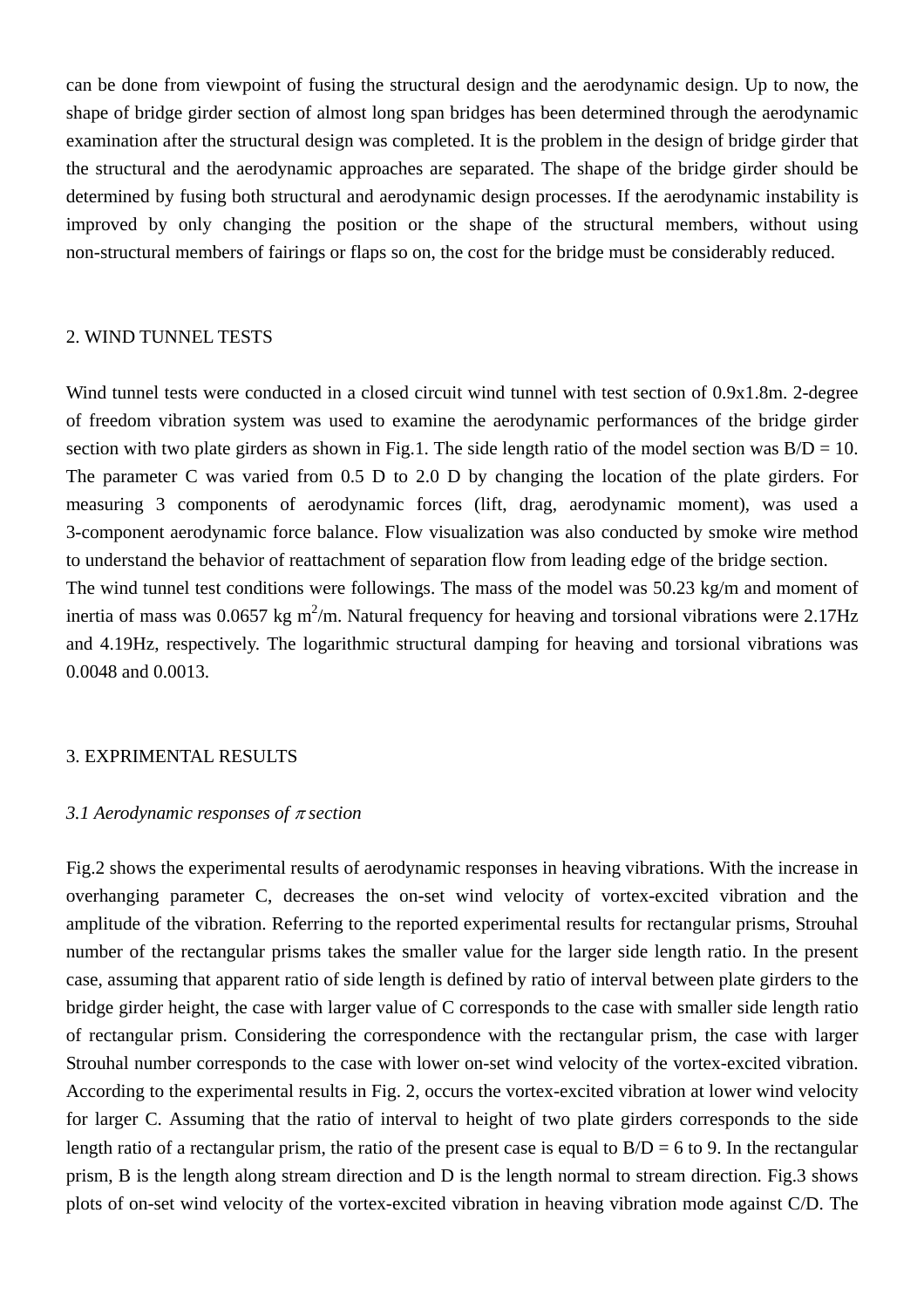on-set wind velocity decreases linearly with the parameter C. Since Strouhal number is equal to a reciprocal number of on-set wind velocity expressed in reduced wind velocity, Strouhal number is estimated with 0.059 for  $C/D = 0.5$  and 0.143 for  $C/D = 2.0$  from Fig.3. Strouhal number, however, is 0.186 and 0.203 for rectangular prisms with  $B/D = 6$  and 9, respectively (Y. Nakamura, 1991). These values do not correspond to the estimated values. Therefore, another approach is needed to make clear the relationship between on-set wind velocity and C/D.

Figs. 4 and 5 show aerodynamic responses of torsional vibration of the  $\pi$  section girder with various values of C/D. The plots shown as "excited" in the figures are responses observed in the free vibration condition after the model was compulsorily vibrated. According to these figures, when the parameter C is less than 1.5D, the on-set wind velocity in torsional mode increases with C. The on-set wind velocity of flutter Vr (= 27, 45, 73, 88) is proportional to the ratio C/D (= 0.5, 0.75, 1.0, 1.25) as shown in Fig.6. On the other hand, in the cases of C/D larger than 1.5, the flutter was not induced as shown in Fig.5.

Referring to the experimental results for aerodynamic vibration, the aerodynamic performance was remarkably improved by putting two girders in inner portion of the bridge deck. In the cases of C/D larger than 1.5, only the vortex-excited vibrations were observed and the amplitude decreased with C/D, as shown in Fig. 5. As the mechanism for improving the aerodynamic performances, is considered the interaction effect of separation flow from the leading edge with that from the tip of the upstream plate girder. The detail of the mechanism is following. When the separation flow from the leading edge of the bridge deck flows down, the separation flow collides with the web of the upstream plate girder and main separation flow is induced from the tip of the upstream plate girder as shown in Fig.7. The separation bubble on the upper side of the floor becomes smaller with increase of C/D and the separation bubble behaves as well as the separation bubble on surfaces of a shallower section. As a result, the flutter on-set wind velocity increases with C/D. The detail will be discussed in a following chapter.

#### 3.2 *Aerodynamic forces of* π *section*

Figs. 8 to 10 show measured results of aerodynamic forces (drag and lift forces and aerodynamic moment) to angle of attack. Fig. 8 shows the relationship between drag force and angle of attack for various C/D. The drag force decreases with increase in C/D for overall angle of attack. The drag force coefficients of the  $\pi$  section for C/D = 0.5 and 2.0 are 1.65 and 1.3, respectively. Therefore, the drag force of  $C/D = 2.0$  decreases by a quarter of  $C/D = 0.5$ . The maximum value of drag force appears at zero degrees of angle of attack and minimum value at 4 degrees of positive angle of attack. The drag force at 4 degrees is about 3 quarters of the value of zero degrees of angle of attack. It is concluded from these results that the drag force decreases when the plate girders are moved into inner portion in the floor system.

Fig. 9 shows lift force coefficient to angle of attack. The lift force takes negative value in region of angle of attack less than 2 degrees. Since the negative lift force means downward force, the negative lift force induces tensile force in the hanger cable of suspension bridge and the stay cable of cable-stayed bridge under high wind velocity. It is equal to the increase of stiffness of the structure to introduce the tensile force into cables of cable structures. Therefore, the  $\pi$  section has an advantage of increasing the structural stiffness under wind action.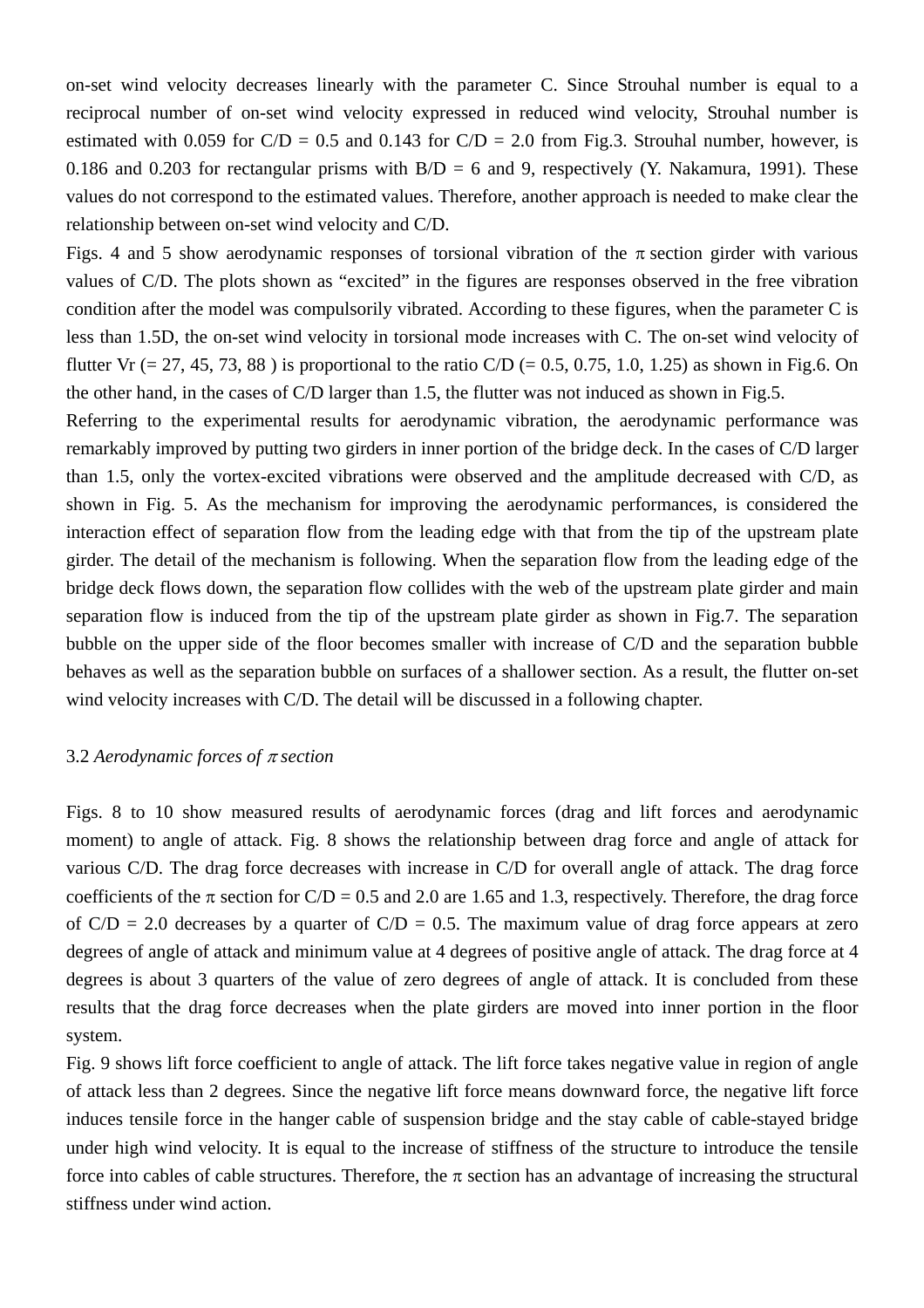Fig. 10 shows coefficient of aerodynamic moment to angle of attack. By comparing aerodynamic moment with lift force, the point of application of the lift force can be estimated. When the lift force and the aerodynamic moment have the same sign, the lift force applies further than the center of the deck in the windward as shown in Fig. 11. In angle of attack larger than 4 degrees, since the lift force is positive and the aerodynamic moment is positive, the lift force applies further than the center of the deck in the windward. In cases of  $C/D = 0.5$  and 1.0, the lift force is negative and the aerodynamic moment is positive in angle of attack less than around 2 degrees. Then the lift force applies further than the center of deck in the leeward. When angle of attack moves from +8 to –8 degrees, outlines on the movement of the point of application of the lift force for  $C/D = 0.5$  are considered as that the lift force applies at near center when angle of attack is 8 degrees, at further point than the center in the windward for 4 degrees and at further point in the leeward for negative angle. At angle of attack –8 degrees, the lift force applies at center of deck again. In case of  $C/D = 2.0$ , the point of application of lift force moves from the windward to the leeward and moves again to the windward.

Judging from the above-mentioned results, it can be concluded that moving the plate girders into inner portion is equal to making the bridge section more streamline like shape.

## *3.3 Aerodynamic response of* π *section with wall type crash barrier*

Another experiments were conducted by using the model with  $C/D = 2.0$ , which had the best aerodynamic performance among the cases experimented in the present study. The experiment was conducted to investigate the influence of a wall type crash barrier to the aerodynamic performance of the  $\pi$  section. The arrangement of crash barrier is shown in Fig.12.  $\theta$  is the angle composed by floor level and connecting line between floor tip and crash barrier tip. The experiments were conducted under the conditions of  $\theta =$ 90, 60, 45, 30, 15 degrees. Fig.13 shows the response results in torsional vibration for the crash barrier with  $\theta = 90$  degrees for various C/D. According to the results, even the case most stable in torsional vibration, it becomes remarkably unstable by adding the wall type crash barrier with  $\theta = 90$  degrees. In order to improve the aerodynamic instability shown in Fig. 13, the separation flow interference effect, which was developed by one of the authors (Y. Kubo, 1993), was applied. According to the previous research, when the angle  $\theta$  is 30 degrees, the aerodynamic stability is secured. Because the separation flow from the leading edge of the floor collides on the crash barrier web when  $\theta$  is larger than 30 degrees and the main separation flow is induced at the tip of the crash barrier and the bridge section becomes unstable. On the other hand, when  $\theta$  is around 30 degrees, passes the separation flow from leading edge of the floor through around the tip of the wall type crash barrier. And the separation flow controls the separation flow from the tip of the barrier to improve the aerodynamic instability of the bridge section. Fig. 14 shows the experimental results after the separation flow interference method was applied. In the cases except  $C/D = 2.0$ , the vortex-excited and the flutter are induced. Only the case of  $C/D = 2.0$  is stable. This result was obtained by using the method of separation flow mutual interference on both upper and lower sides of the bridge deck.

### *3.4 Flow visualization around* π *section*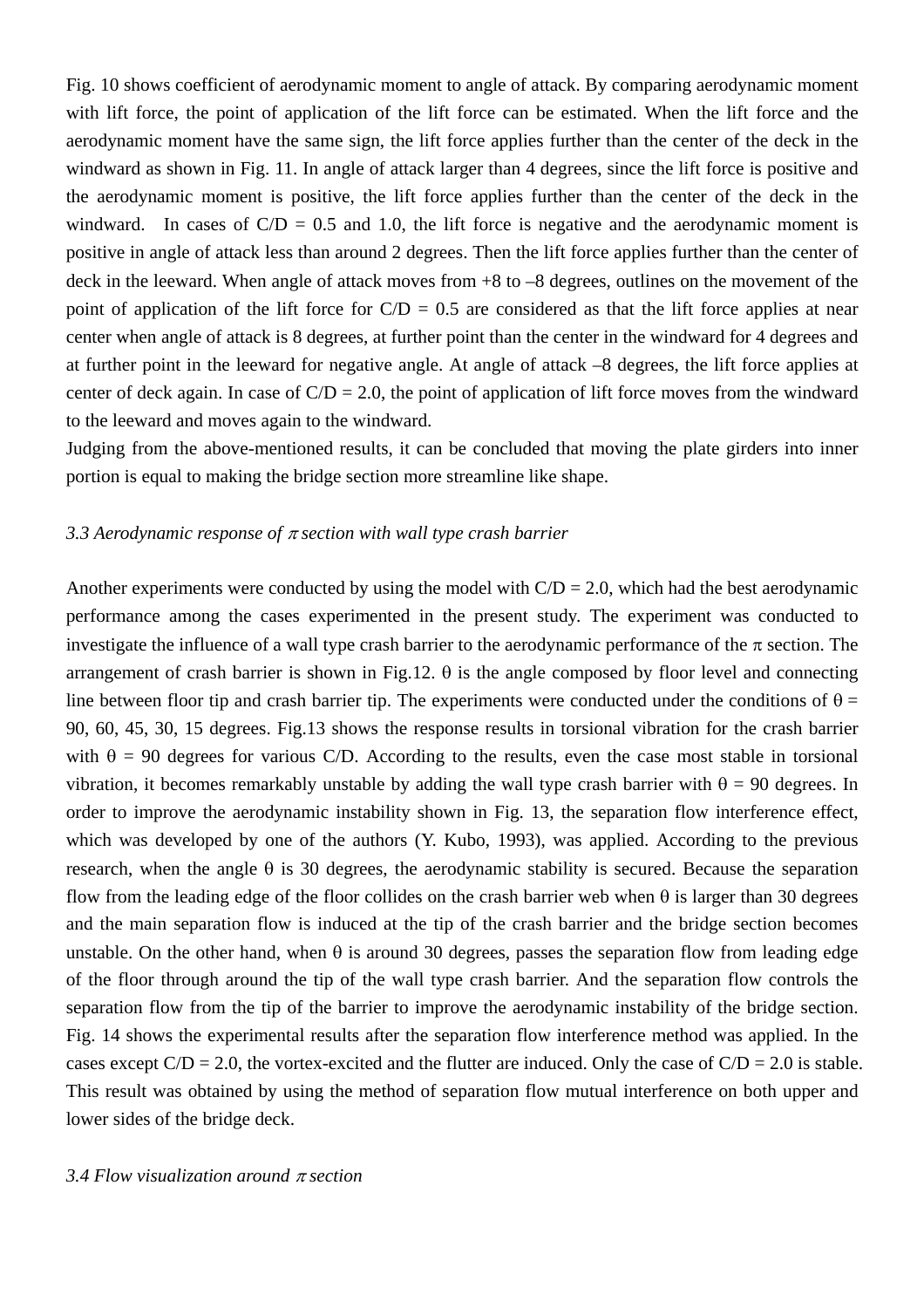Flow visualization was conducted to understand the flow behavior around the bridge section. The model for flow visualization was elastically supported by cross leaf springs to vibrate in torsional mode.

Fig.15 shows the flow behavior of the  $\pi$  section with C/D = 0.5 and 2.0. The photos were taken in a moment when the  $\pi$  section moved in clockwise rotation from level position during torsional vibration. According to the figures, the size of separation bubble on upper side of the section with  $C/D = 0.5$  is bigger than that with  $C/D = 2.0$ . The shape of separation bubble for  $C/D = 0.5$  is also clearer than that for  $C/D = 2.0$ . The reattachment point for  $C/D = 0.5$  is further from leading edge than that for  $C/D = 2.0$ . Judging from the results, it can be considered that the thickness of the section at leading edge becomes thin with increase in C/D and the upper side separation bubble becomes smaller. Therefore, the case with  $C/D = 2.0$  is more approximate to the streamlined shape than the case with  $C/D = 0.5$ . On the lower side of the case with  $C/D = 0.5$ , starts the curl of the separation flow from the tip of the upstream plate girder at stage . On the other hand, does not curl the separation flow of the case with  $C/D = 2.0$ . The difference of flow behavior induces the difference in aerodynamic responses.

Fig. 16 shows the flow behavior of the  $\pi$  section with C/D = 2.0 and crash barrier wall with  $\theta$  = 90 and 30 degrees. The separation flow behavior on lower side is almost same regardless of θ. The difference between two cases is the separation flow behavior on the upper side of the section. The separation flow of the case with  $\theta = 90$  degrees strongly curls from the tip of the upstream crash barrier wall on upper side of the section. On the other hand, in the case with  $\theta = 30$  degrees, attaches the separation flow from the leading edge of the floor to the tip of crash barrier wall and flows down without curling.

The flow visualization gives useful information to understand the improvement method of aerodynamic performance of the  $\pi$  section.

## *4* CONCLUDING REMARKS

The present research started based on the fundamental concept to develop the economical bridge girder section that is satisfying social demands. One of the key points to accomplish the concept is to combine the structural design and the aerodynamic design. The present paper shows one example of the possibility to fuse the structural design and the aerodynamic design by choosing suitable arrangement of structural members. The following is concluding remarks associated with aerodynamic performances of the  $\pi$ section.

- 1) Even if the  $\pi$  section composed of two plate girders and floor, it is possible to achieve improvement of aerodynamic instability by not fairing or spoiler so on but only structural members.
- 2) The movement of plate girders to inner portion makes the  $\pi$  section approximate to streamlined shape and aerodynamically stable.
- 3) The separation flow interference method is useful to stabilize aerodynamic instability of bluff body like a bridge girder. The crash barrier wall is one of factors which makes the bridge deck aerodynamically unstable. By applying the separation flow interference method to the crash barrier wall, the bridge deck with wall type crash barrier becomes aerodynamically stable.
- 4) The flow visualization helps understandings about improvement of aerodynamic instability of the  $\pi$ section. In order to understand the mechanism of aerodynamic instability in detail, surface pressure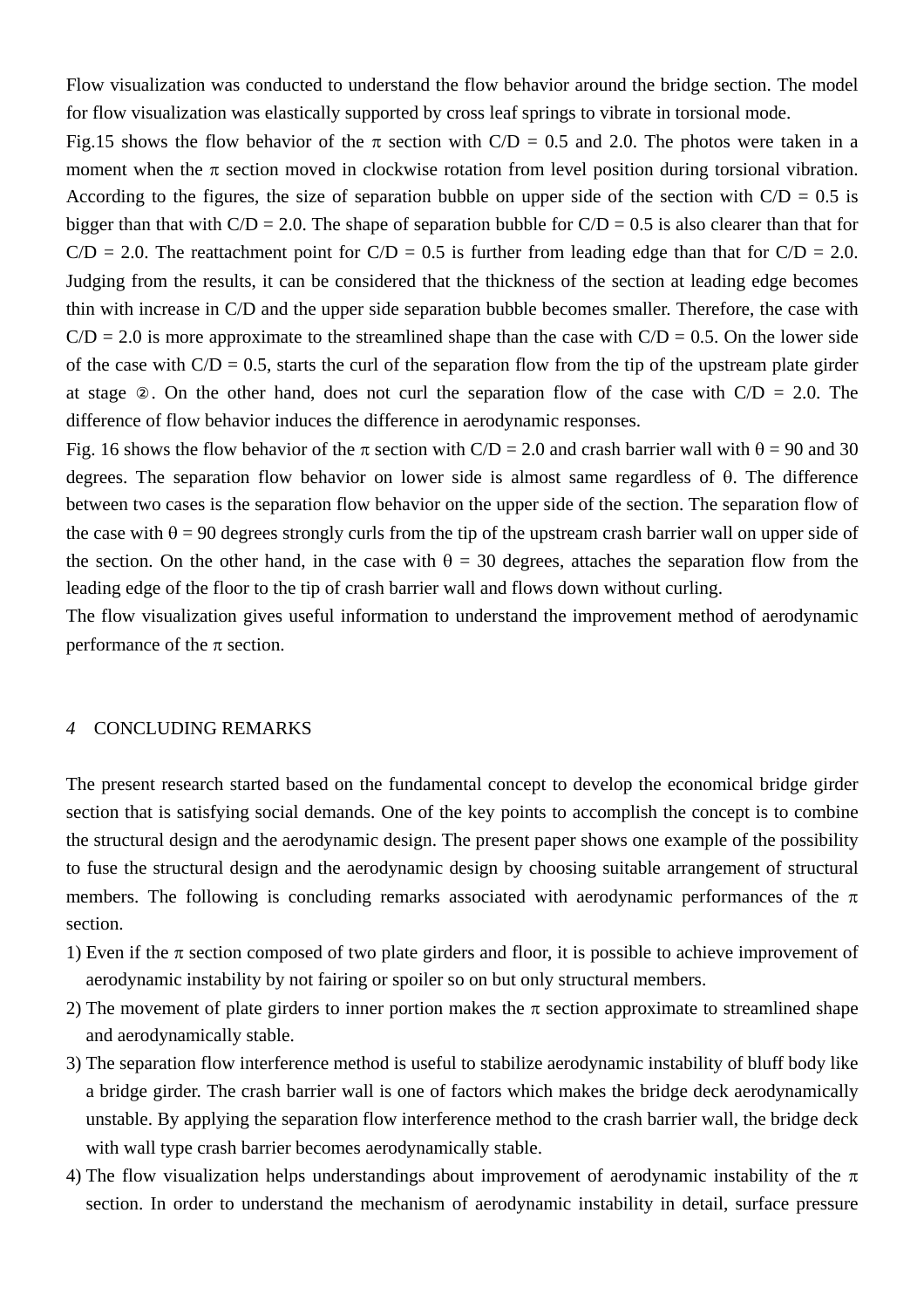measurement should be conducted. Then, will be made clear the relationship between pressure distribution and overhanging ratio C/D and the relationship between pressure distribution and separation flow interference method.

- *5 References*
- Y. Kubo, K. Honda, K. Tasaki, K. Kato, 1993 Improvement of aerodynamic instability of cable-stayed bridge deck by separated flows mutual interference method, Journal of Wind Engineering and Industrial Aerodynamics, Vol.49, pp.553-564.
- Y. Nakamura, Y, Ohya, H. Tsuruta, 1991

Experiments on vortex shedding from flat plates with square leading and trailing edges, Journal of Fluid Mechanics, Vol.222, pp.437-447.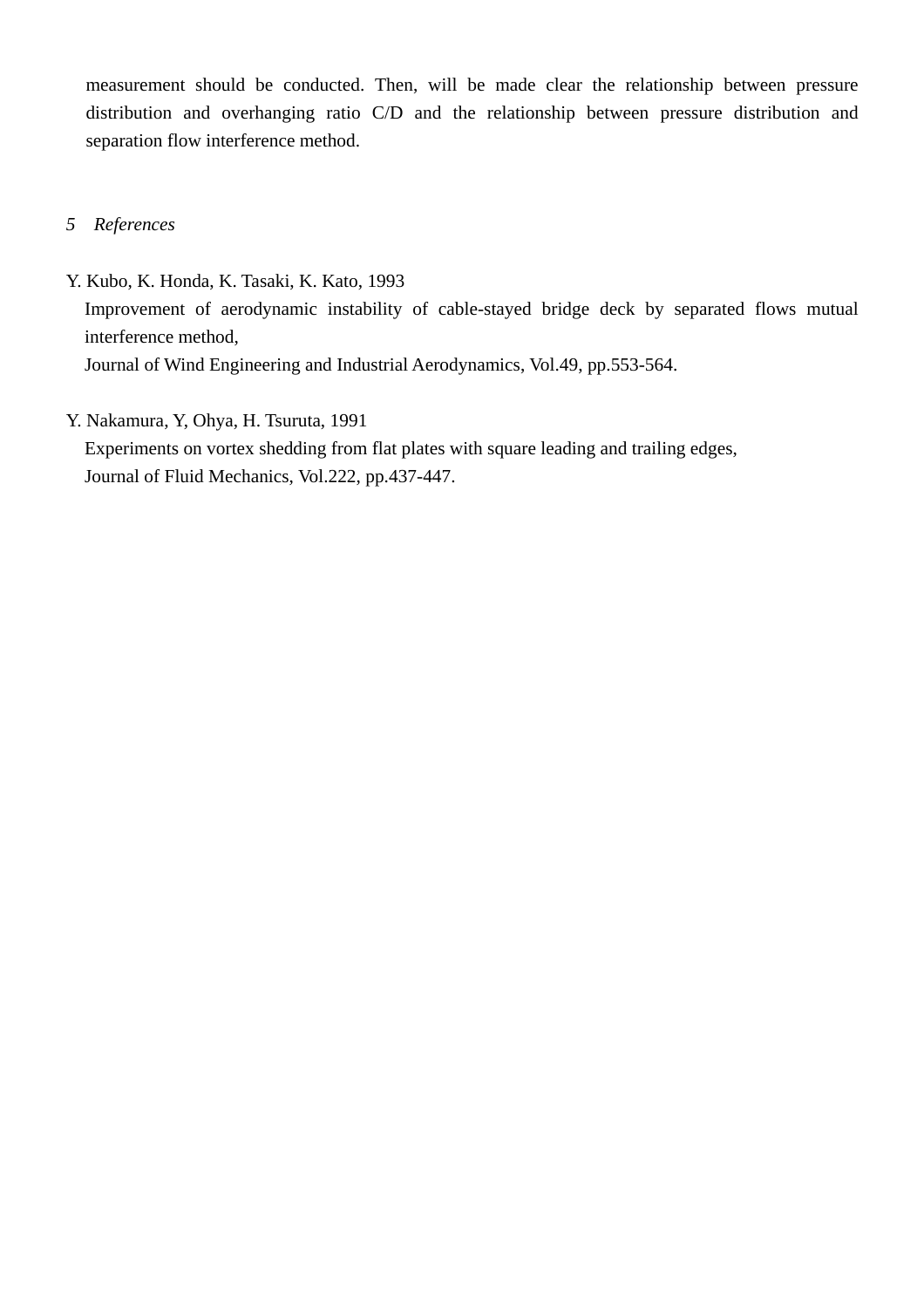Figures for the paper titled as "Improvement of aeroelastic instability of shallow  $\pi$  section", **submitted for BBAA4.** 

**By Yoshinobu Kubo** 



Fig.1 Model for wind tunnel tests of  $\pi$  section girder



Fig.2 Aeroelastic response of heaving vibration mode ( $\alpha = 0$  deg.)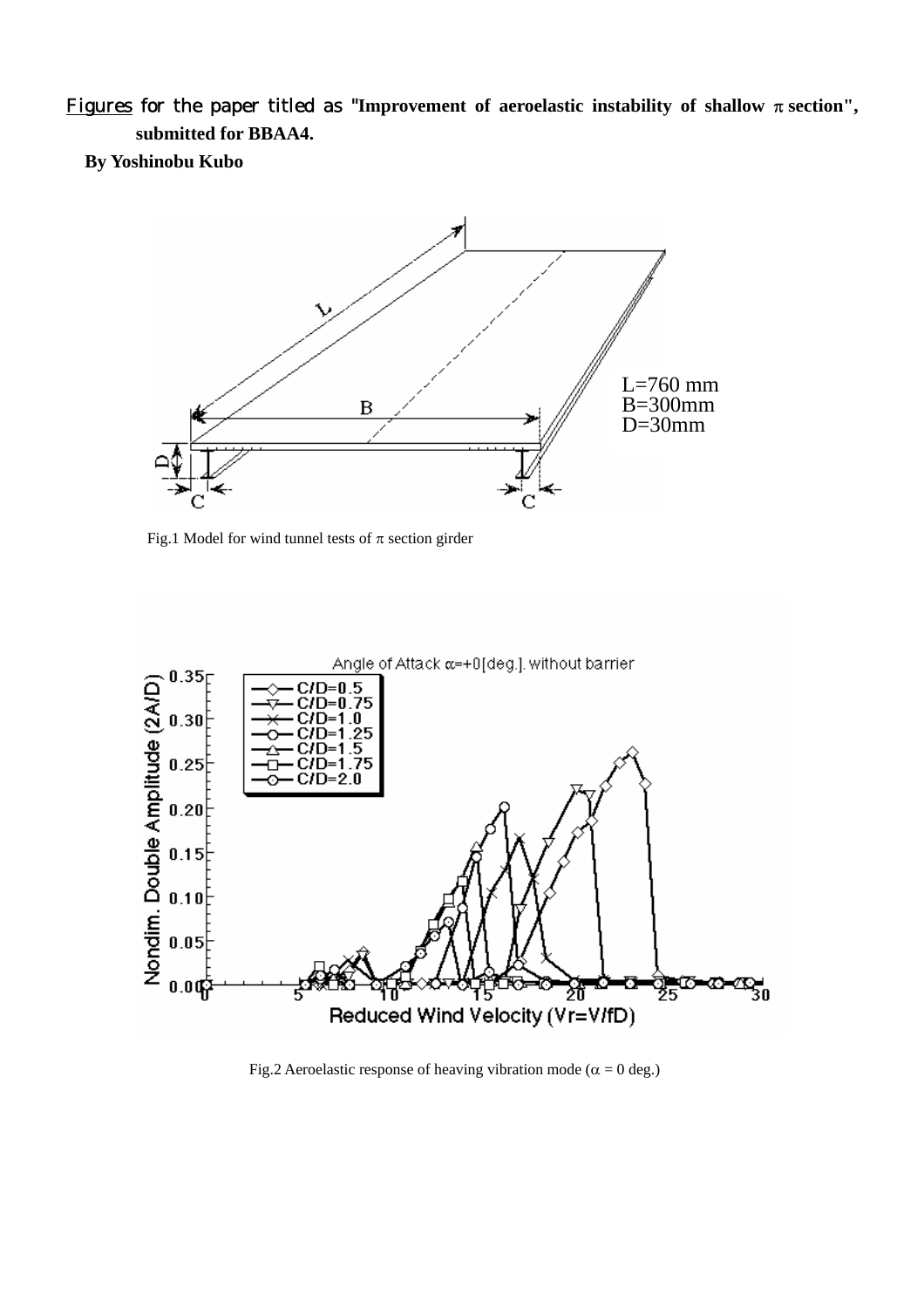

Fig. 3 Relationship between on-set wind velocity and C/D in heaving vibration mode



Fig.4 Torsional responses of  $\pi$  section girder with C/D = 0.5 to 1.25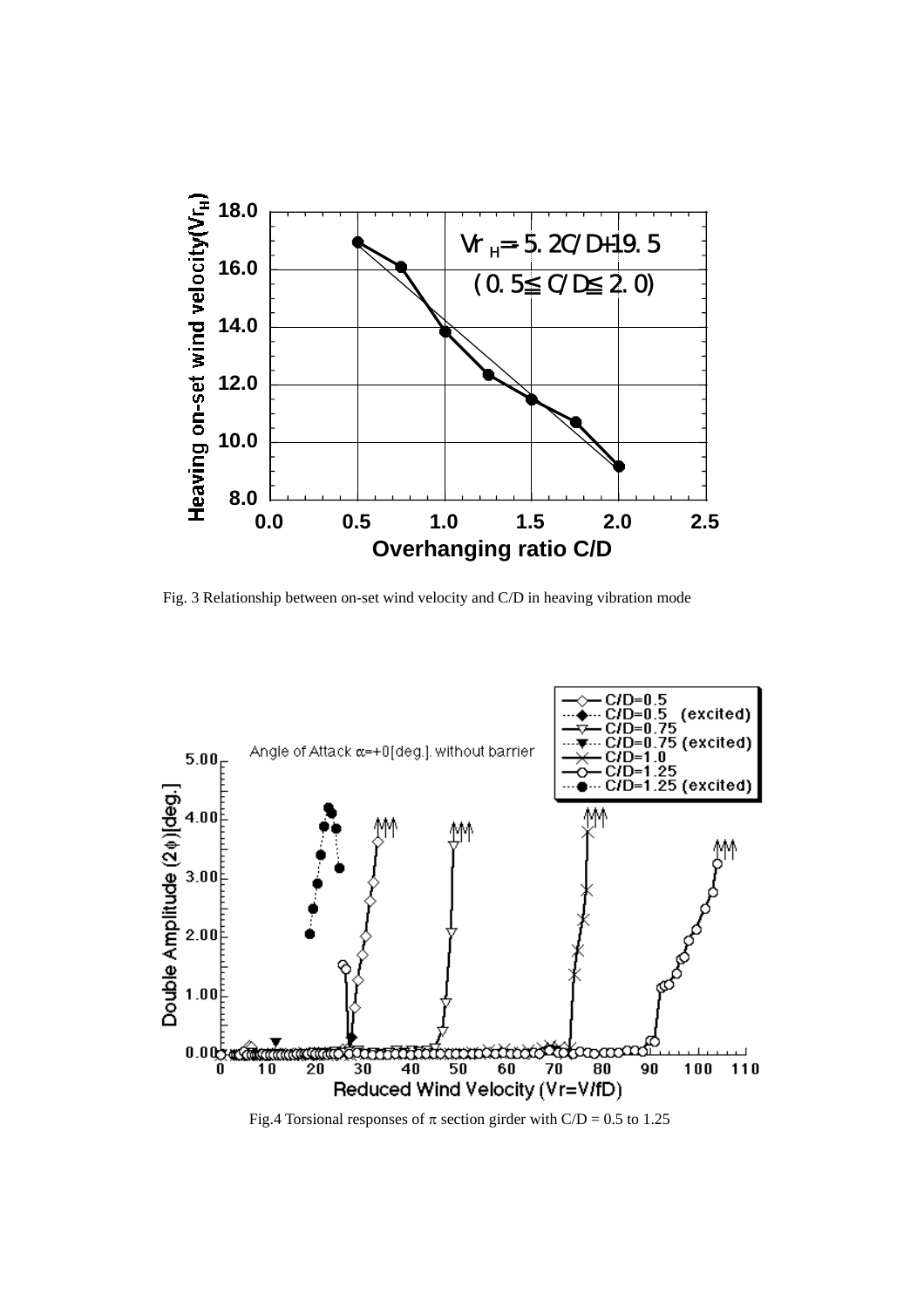

Fig.5 Torsional responses of  $\pi$  section girder with C/D = 1.5 to 2.0



Fig. 6 Relationship between flutter on-set wind velocity and C/D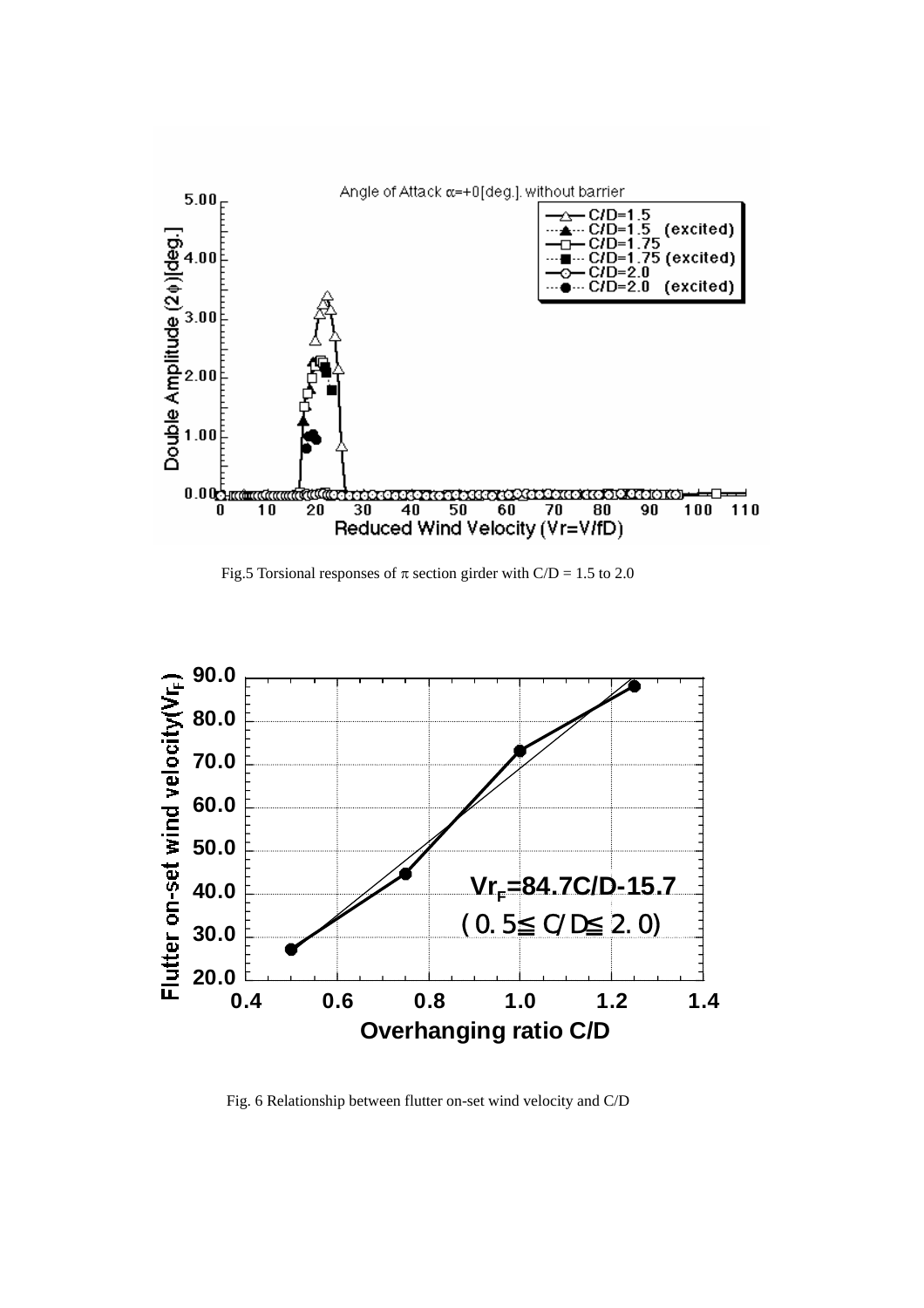

Fig. 7 Estimated flow pattern based on C/D



Fig. 8 Drag force coefficient of  $\pi$  section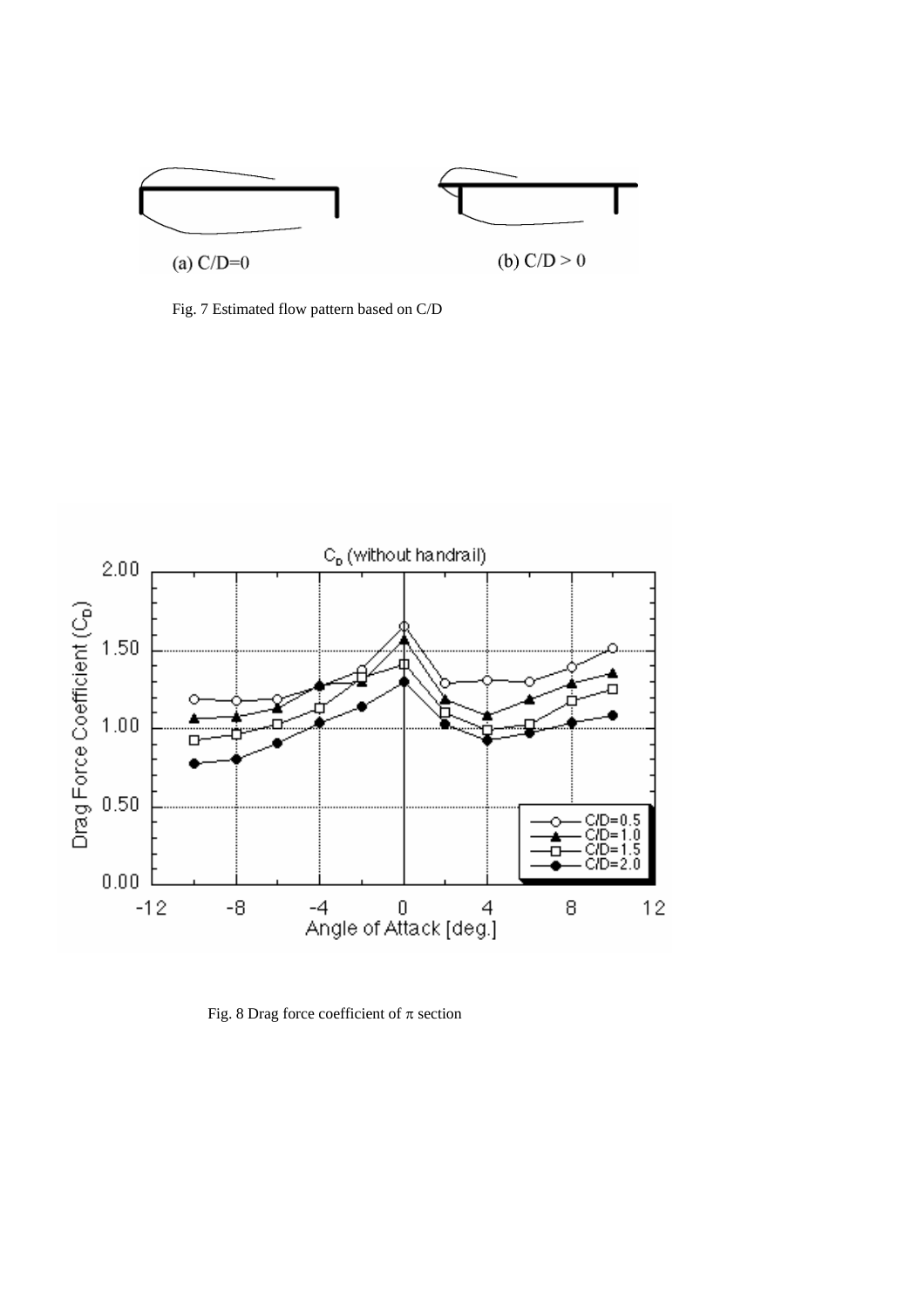

Fig. 9 Lift force coefficient of  $\pi$  section



Fig. 10 Aerodynamic moment coefficient of  $\pi$  section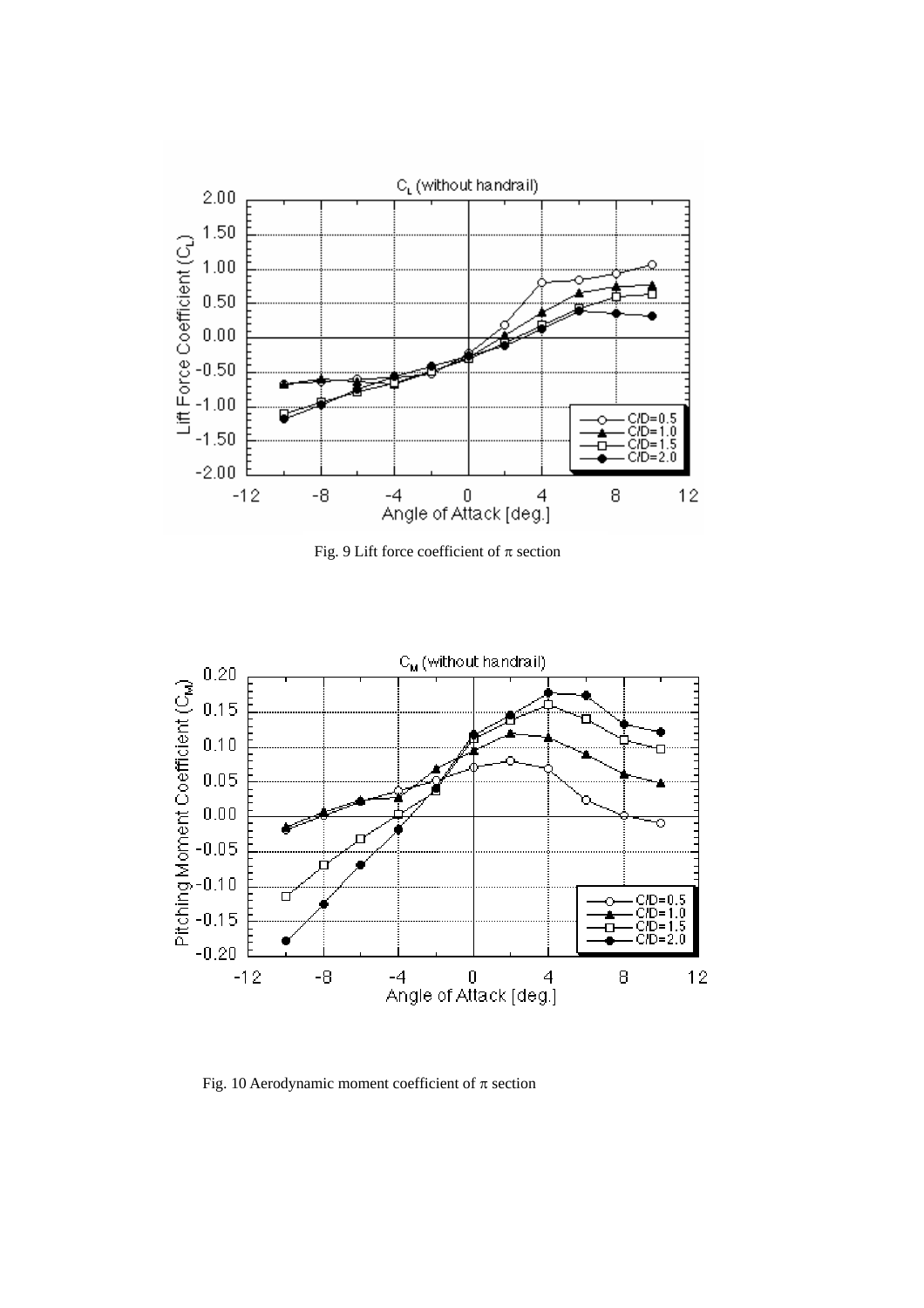

Fig. 11 Location and direction of lift force estimated from aerodynamic moment



Fig.12 Location of wall type crash barrier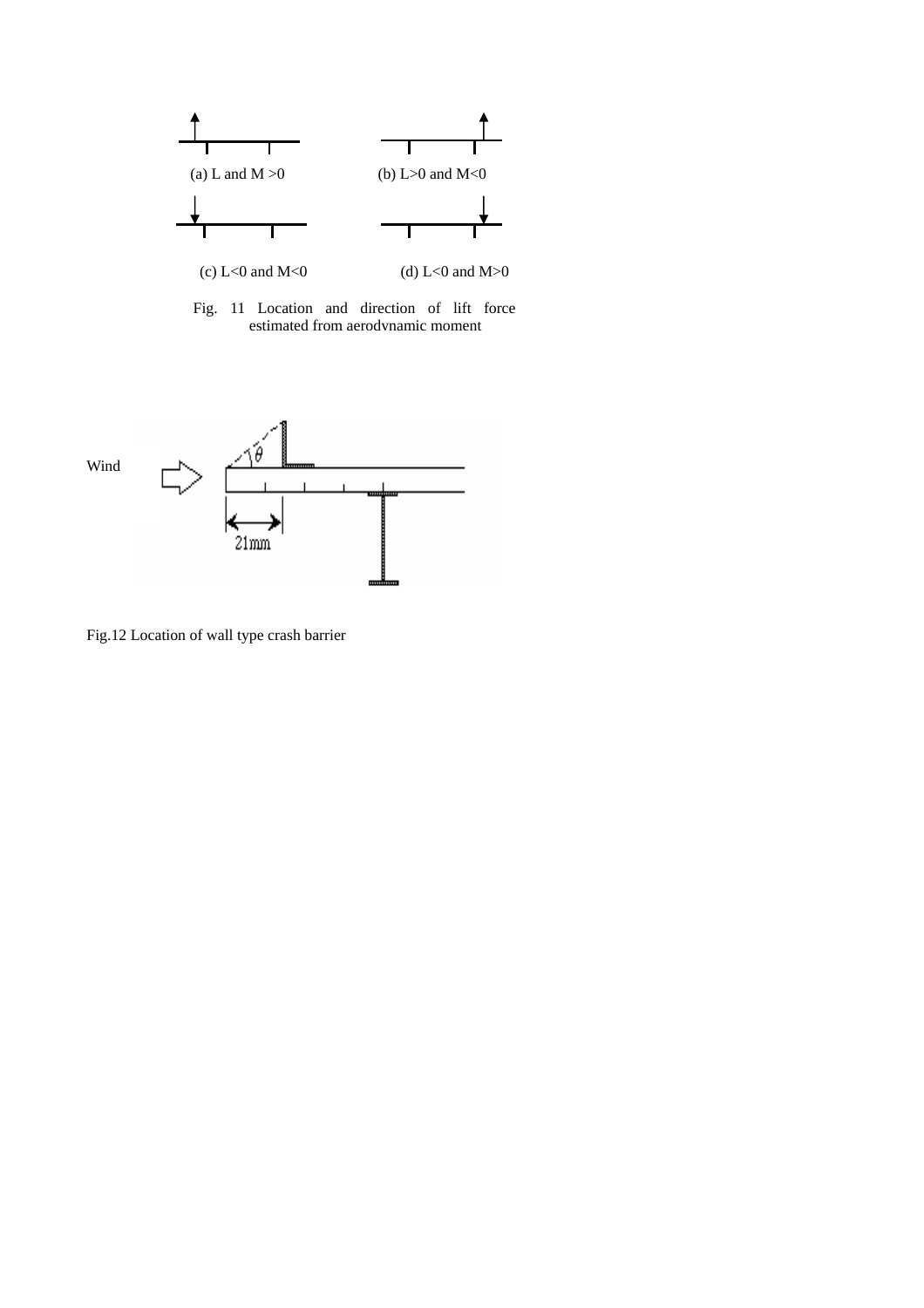

Fig. 13 Aerodynamic response in torsional vibration with wall type crash barrier with  $\theta = 90$  degrees



Fig. 14 Aerodynamic response in torsional vibration with wall type crash barrier with  $\theta = 30$  degrees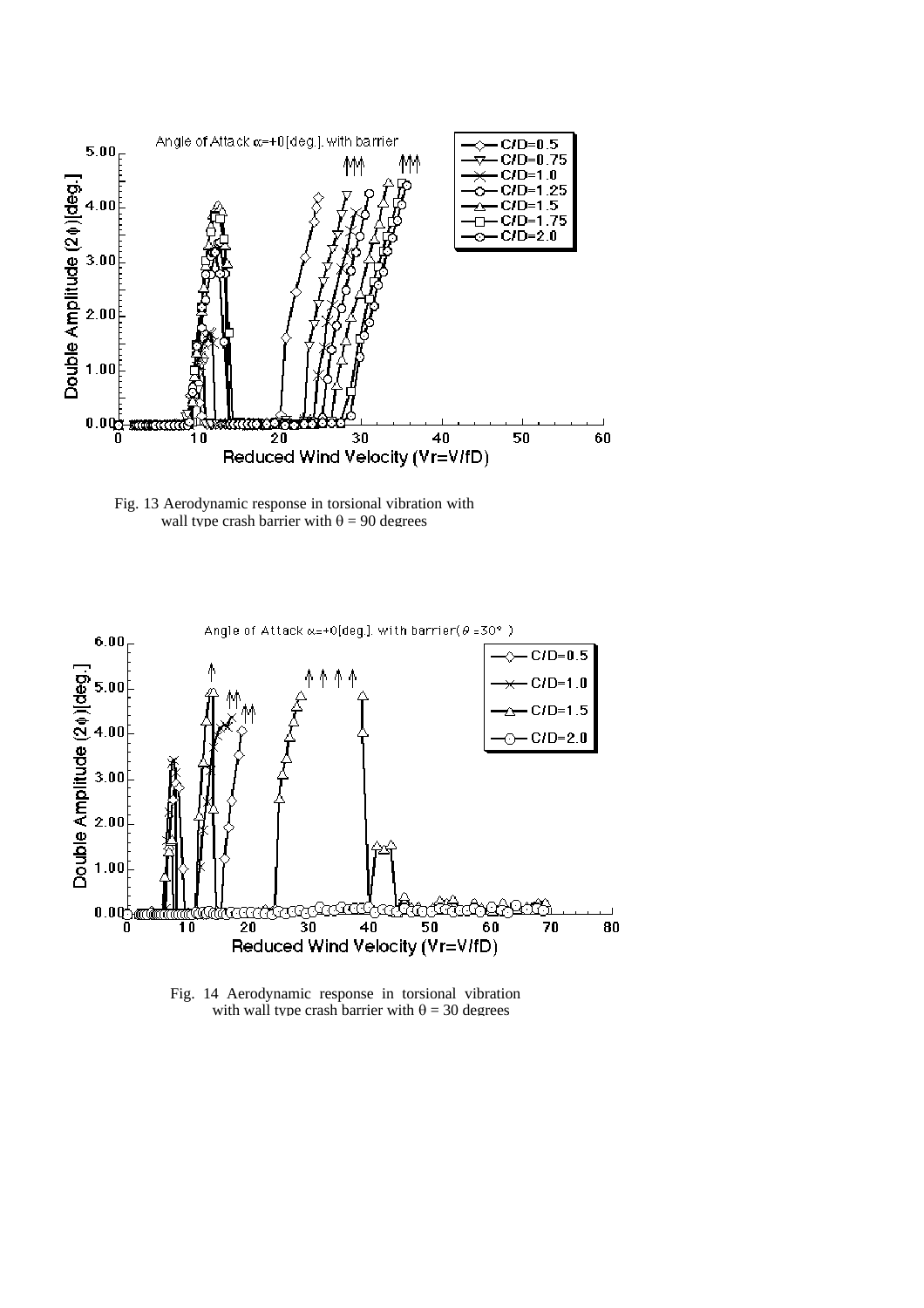



Fig. 15 Flow visualization of  $\pi$  section during torsional vibration